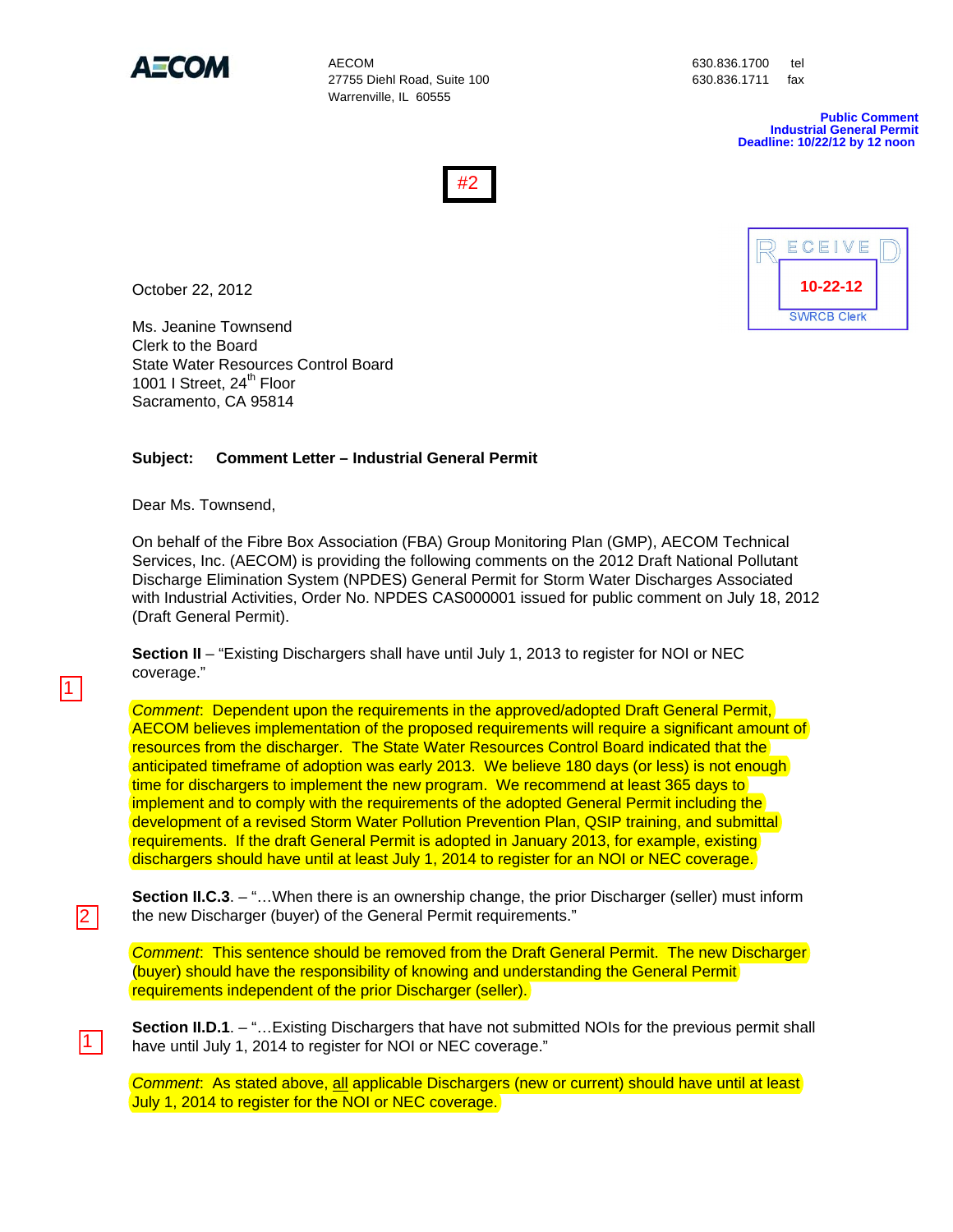3

4

 $\overline{5}$ 

**Section II.G.1 Certification and Preparation Requirements** – "Annual Monitoring Reports and SWPPPs (other than SWPPPs for Inactive Mining): by July 1, 2014, or seven (7) days prior to commencement of industrial activities, whichever comes last, all Annual Monitoring Reports and new or revised SWPPPs shall be: a. Prepared by a QISP I, II, or III;…"

*Comment*: AECOM recommends that dischargers shall prepare and submit Annual Reports to the Regional Water Board no later than July 15, 2014 to match Section XVI.A (Annual Report). This extended time will allow for a more thorough review of the Annual Monitoring Reports and SWPPP (internal review, legal, consultant, and quality control and assurance per Section X.H.2.f) and for BMP implementation/modification as a result of NSWD observations, storm water samples, and/or the annual comprehensive facility compliance evaluation.

**Section X.C.2.** – "...A paper copy of the SWPPP shall be maintained at the facility."

*Comment*: AECOM recommends that this section be revised to: "A paper copy or an electronic copy of the SWPPP shall be maintained and accessible at the facility."

**Section X.D.2.d. Other Requirements and Existing Facility Plans** – "Dischargers shall document the facility's scheduled facility operating hours as defined in Attachment H in the SWPPP. Scheduled facility operating hours that would be considered irregular (temporary, intermittent, seasonal, weather depended etc.) shall also be documented in the SWPPP."

*Comment*: The majority of facilities in the FBA Group operate at least five (5) business days per week for at least two (2) shifts per day. On occasion, facilities operate on Saturdays and Sundays. Occasional weekend operation occurs in response to, but is not limited to, customer demands, unforeseen plant shut-down, preventive maintenance, and seasonal demands. Depending on the particular reason(s), the decision to work over the weekend can be made as soon as the day or two before (Thursday or Friday). It is not always possible to predict and document the irregular facility operating hours in a timely manner. AECOM recommends that the following sentence, "*Scheduled facility operating hours that would be considered irregular (temporary, intermittent, seasonal, weather depended etc.) shall also be documented in the SWPPP.*" be removed from the Draft General Permit or revised.

**Section X.H.2.a.iv**. – "Cover all stored industrial materials that can be readily mobilized by contact with storm water."

*Comment*: The majority of facilities in the FBA Group process scrap paper into bales for recycling. Due to the large number of bales and the limitations of indoor space, the scrap paper bales are often temporarily stored outdoors until they can be shipped for recycling. It is a common industrial practice not to cover the scrap paper bales due to resources, safety, and feasibility. The outdoor storage areas are inspected on a daily or more frequent-basis and loose scrap paper is cleaned up as necessary. AECOM believes that frequent inspection and clean up is an effective housekeeping best management practice in preventing storm water pollution. AECOM recommends that this section be removed from the Draft General Permit.

**Section XI.B.2.a. – "**From a storm event that has produced a minimum of 1/10 inch of rainfall within the preceding 24 hour period as measured by an on-site rainfall measurement device…"

*Comment:* The qualifying storm should also be able to be determined based on local online published sources. We recommend the statement be modified to read, "From a storm event that

7

 $\mathfrak{p}$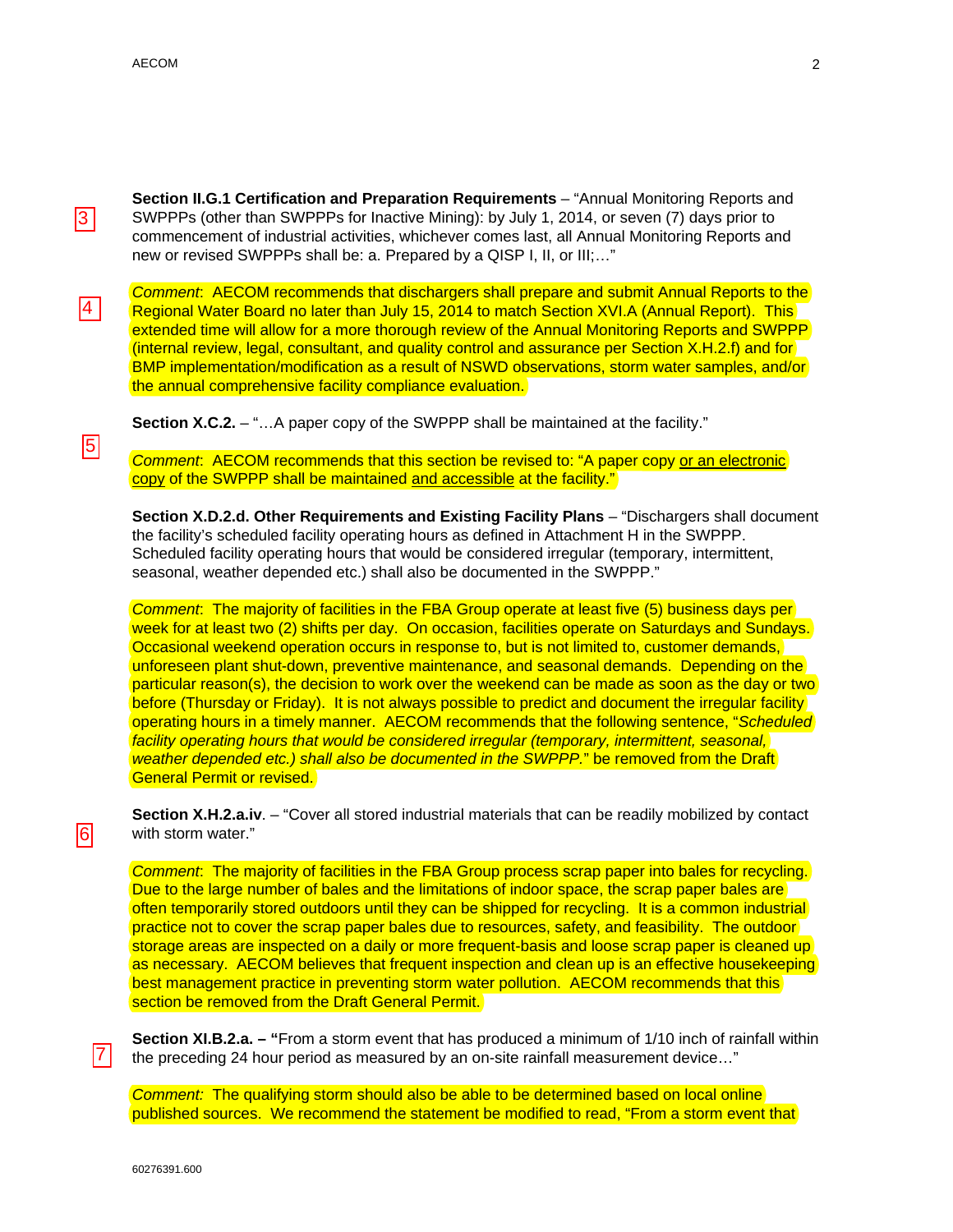has produced a minimum of 1/10 inch of rainfall within the preceding 24 hour period as measured by an on-site rainfall measurement device or determined by local online sources…"

8

l9 I

**Section XI.A.2.d** – "… Prior to an anticipated precipitation event, visual observations of all storm water drainage and containment areas shall be conducted to identify any spills, leaks, or improperly controlled pollutant sources, and appropriate BMPs must be implemented prior to rainfall. The visual observations are required during scheduled facility operating hours and are not required more than once within in any 14 day period…."

*Comment*: We recommend changing this requirement to conduct one facility-wide visual observation per month during dry weather. Many industrial dischargers are currently implementing monthly visual observations as part of a routine BMP that is in addition to the current General Permit conditions.

**Section XI.B.1. –** "Dischargers shall ensure that collection of storm water samples are made at all locations that discharge storm water associated with industrial activity for the first QSE of each quarter in the reporting year…."

*Comment:* California's weather conditions present variable rainfall patterns including rainfall intensity, duration, timing, and geographic location. Tracking stormwater events and collecting storm water samples from the first qualifying storm event of each quarter is extremely difficult. There are areas in California where a qualifying rainfall event may not occur in a 4 to 6 month period (or more) during facility operating hours. AECOM recommends that dischargers should collect no more than two storm water samples per reporting season per discharge area as part of establishing a baseline status. If there are exceedances as defined in Section XII.A of the Draft General Permit, the discharger will initiate Level 1 Exceedance Response Action as defined in Section XII.B.

10

11

**Section XI.B.1.** – "... In addition, the first discharge of contained storm water that occurs in each quarter (as defined in this Section A.2.b, above) shall be sampled."

*Comment*: We recommend that this sentence be revised or further clarified. It is not clear if the phrase "contained storm water" pertains to release of water from secondary containment structures (wax tanks, used oil tanks, etc.), or ponded water on a tarp, etc. We believe that a visual inspection (oil sheen, particulates) of the water collected in a secondary containment structure for wax and used oil tanks is sufficient.

**Section XI.B.8**, **Table 3, Section XI.B.9.b.i, and Table 5** – Requirement for using field measurement equipment for pH.

*Comment*: For pH, dischargers should have the option to use a calibrated portable field instrument or defer to laboratory analysis under 40 CFR 136. This change will also be consistent with the statement in Attachment B, item 15, "Dischargers may conduct their own field analysis of pH (or) specific conductance if identified as an additional sampling parameter) if the Discharger has sufficient capability (qualified and trained employees, properly calibrated and maintained field) instruments, etc.) to adequately perform the field analysis."

## **Section XI.C.4.a. - Qualified Combined Samples**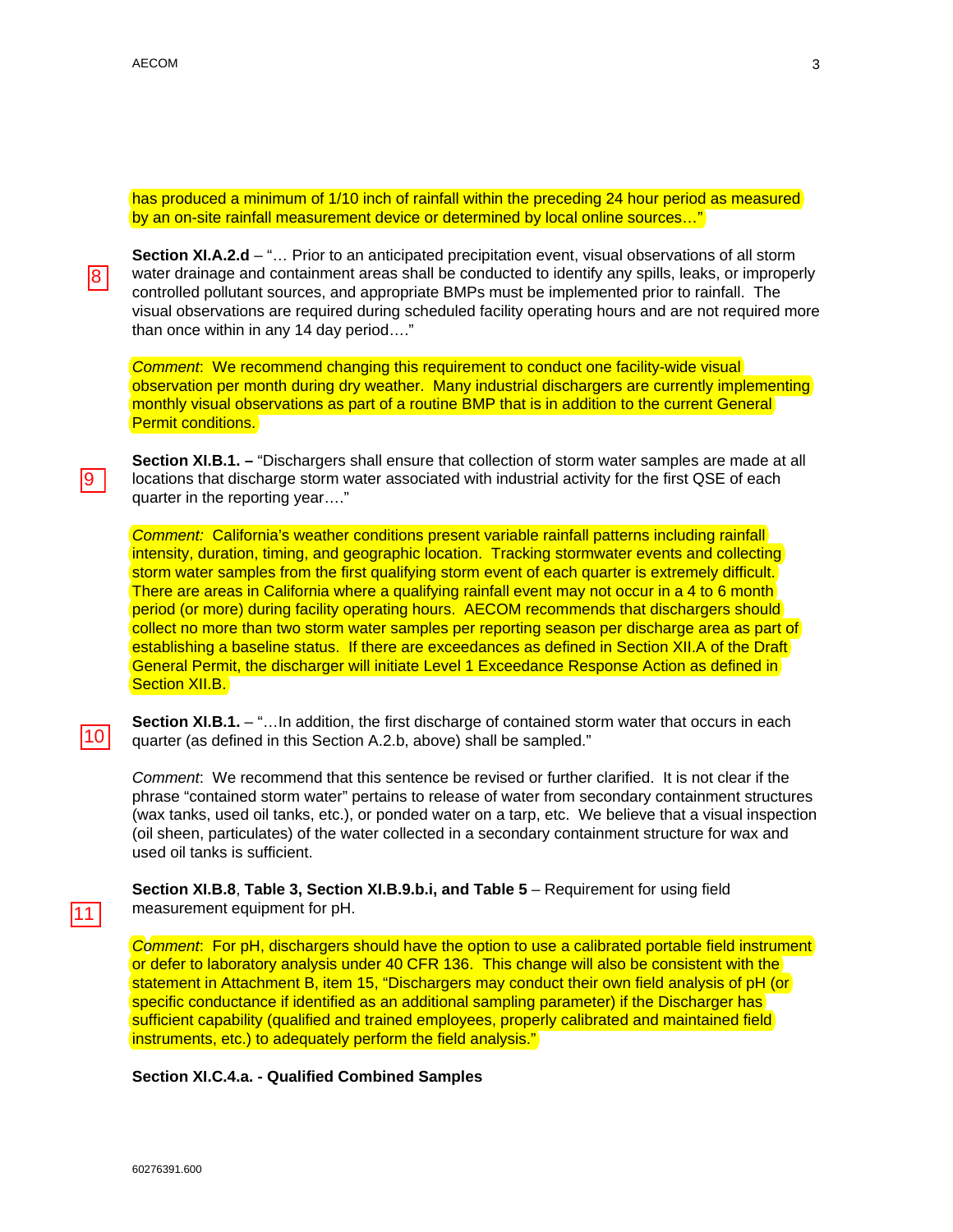$\frac{12}{13}$ <br> $\frac{14}{15}$ 

|14|

 $15$ 

|13|

 $|12|$ 

*Comment*: In this section, "from as many as four (4) drainage areas" should be deleted as it seems to be arbitrary. The QISP II or III can make a determination and certify how many drainage areas can be combined.

## **Section XI.C.5.a.i – Visual Monitoring and Sample Collection Exceptions**

*Comment*: Dischargers should not be required to collect samples or conduct visual monitoring when there is limited light, due to health and safety concerns. It is not always possible or practical to provide temporary lighting equipment that is sufficient to safely collect a storm water sample at night.

**Section XII.E.4.c.** – "A description of the industrial pollutant sources and corresponding industrial pollutants that are or may be discharged;"

*Comment*: It may not be possible to provide a full description of the industrial pollutant source(s) that contribute to storm water run-on to the facility from adjacent properties particularly due to adjacent property access. We recommend that this sentence be modified and/or clarified.

**Section XIV Compliance Groups and Compliance Group Leaders** – General.

*Comment*: AECOM believes that the previous Group Monitoring Program under the current 97-03- DWG should be added and adapted to meet the new goals to the proposed Draft General Permit. The Group Monitoring Program provides significant value to small businesses. Through shared resources and practical experience, storm water monitoring groups under the current permit provide a mechanism through which facilities with similar industrial activities are able to achieve compliance with the California General Industrial Permit effectively and efficiently. The current language under Section XIV does not provide a sufficient benefit to individual small businesses and does not take full advantage of shared knowledge and resources. The current Compliance Group requirement is also dependent on the Level 1 and Level 2 status of the individual discharger which can change through varying QSE and sampling results; therefore, the Compliance Group participation can change multiple times throughout a reporting year. We propose the following general amendment concepts to the Group Monitoring Program:

- The Compliance Group membership will be set annually prior to the start of the reporting season without regard to the individual's discharger Level 1/Level 2 status.
- **•** The Compliance Group Leader shall inspect all of the facilities of the Compliance Group participants at least once per reporting year (regardless of Level ERA).
- Annual Comprehensive Site Compliance Evaluations discussed in Section XV will be conducted by the Compliance Group Leader. This can be accomplished in conjunction with the annual inspection in the previous bullet and will provide a third party assessment of the Compliance Group member's facility.
- The Compliance Group Leader shall be a designated Duly Authorized Representative as defined in Section XXI.K., with the proposed revision listed in the next comment.
- **•** The Compliance Group Leader will develop a combined Level 1 ERA Report and Level 2 ERA Technical Report, as applicable to the individual Compliance Group member's Level status.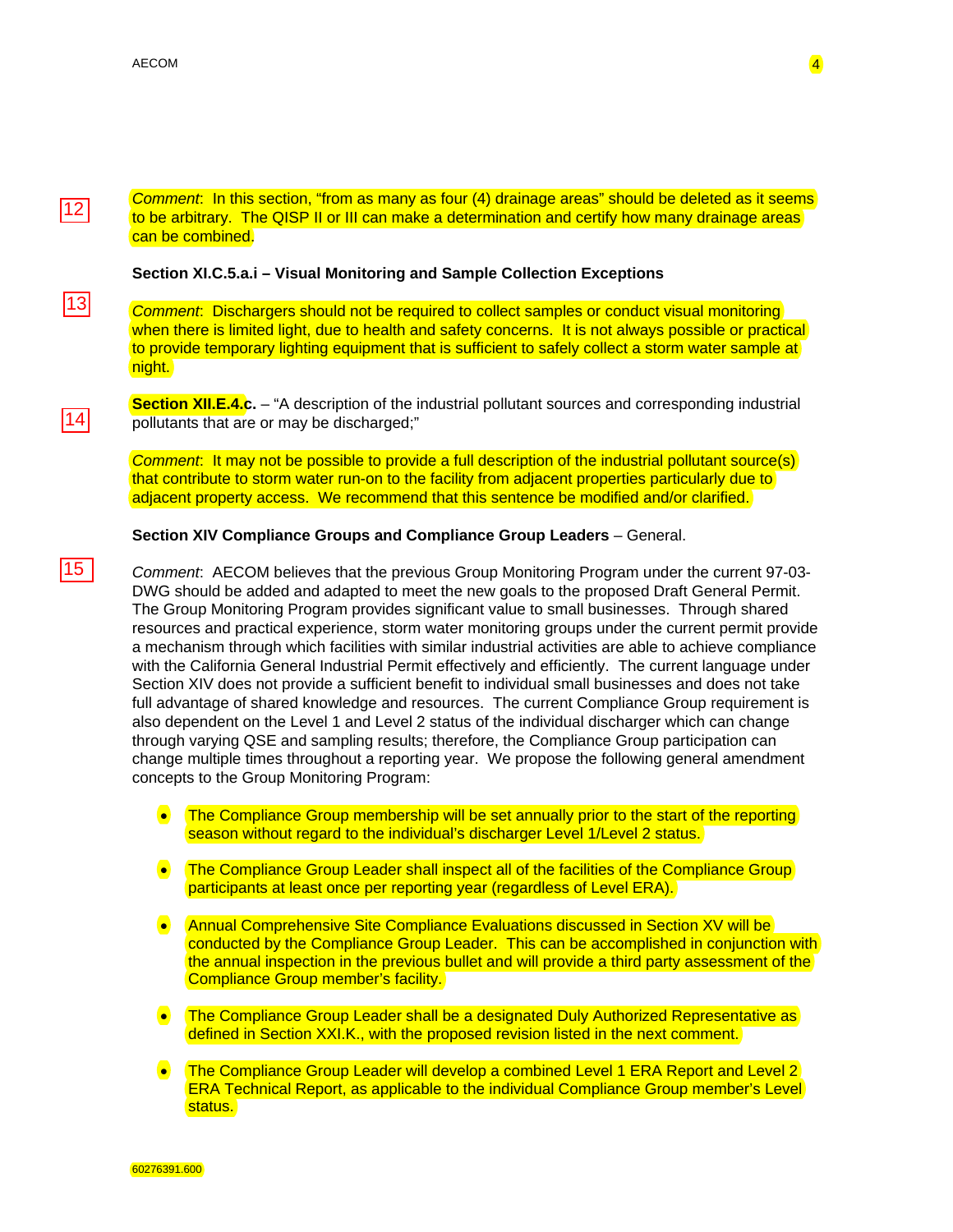- A Compliance Group member not meeting the General Permit requirements (timely Annual Report submittal, minimum monitoring requirements, etc.) will not be eligible to participate in an approved Compliance Group.
- Fifty percent of the Compliance Group members will be required to collect and analyze storm water samples in accordance with Section XI.B. as baseline status.

The proposed changes above will provide some cost savings to the Compliance Group Members, reduce the burden on State Water Board resources, and still meet the goals and objectives of the Draft General Permit.

**Section XXI.K.2. –** "Other than the Permit Registration Documents (PRDs), the LRP may designate a Duly Authorized Representative to certify and submit via SMARTS all other documents on behalf of the LRP that are required by this General Permit or requested by the Regional Water Board, State Water Board, US EPA, or local MS4."

**Comment: We recommend that the Duly Authorized Representative have the ability to view all** documents including the PRDs prior to certification and submittal via SMARTS. AECOM also recommends that a function be built into SMARTS for the LRP to control what the Duly Authorized Representative can or cannot view. This feature may be helpful for quality assurance purposes.

Attachment C. Section D – "Dischargers proposing to conduct industrial activities subject to this General Permit must electronically certify and submit PRDs via SMARTS no less than seven days prior to the commencement of industrial activity. Existing Dischargers must submit PRDs by July 1, 2013."

*Comment:* AECOM recommends that the last sentence be modified to, "Existing Dischargers must submit PRDs by July 1, 2014." We believe there will not be a sufficient amount of time between the anticipated adoption date and the proposed submittal date of July 1, 2013 for Dischargers to understand, train, and implement the new requirements.

5

<u> 16 |</u>  $\frac{16}{1}$ 

 $\mathbf 1$